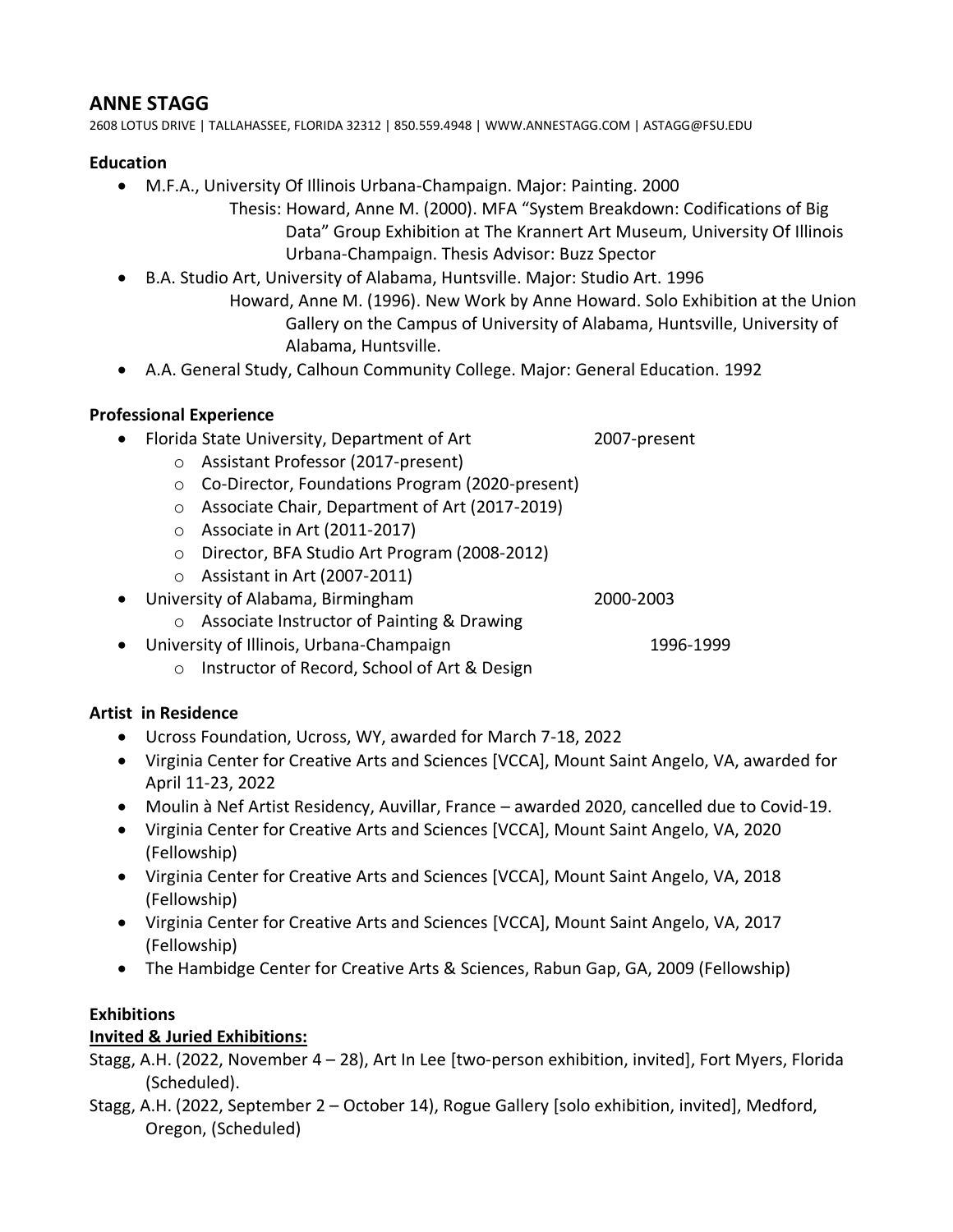- Stagg, A.H. (2022, March 25 July 3) Coined in the South, [group exhibition, juried], juried by Mint Museum, Charlotte, North Carolina: Mint Museum
- Stagg, A.H. (2022, January 21 February 25) Continuity,  $35<sup>th</sup>$  Anniversary Exhibition, [group exhibition, invited], Space One Eleven, Birmingham, Alabama
- Stagg, A.H. (2021, December June 2022), A Smoother Pebble [small group exhibition, invited], Arts at CERN [Conseil Européen pour la Recherche Nucléaire/ European Council for Nuclear Research], Meyrin, Switzerland (Postponed until later in 2022 due to COVID lockdown in Switzerland in December 2021)
- Stagg, A.H. (2021, October 2 November 15) Terrain Biennial 2021, [group exhibition, invited] Curated by Tom Burtonwood, Chicago, Illinois: Terrain Exhibitions
- Stagg, A.H. (2021, October November)  $31<sup>st</sup>$  All Florida Juried Exhibition, [group exhibition, juried], Juried by Kirk Ke Wang. Arts Council - Martin County, Stuart, Florida: Arts Council – Martin County, Florida
- Stagg, A.H. (2021, October November) SECAC, 2021 Juried Exhibition, [group exhibition, juried], Juried by Joey Yates, Lexington, Kentucky: Boliver Art Gallery, School of Art & Visual Studies, The University of Kentucky
- Stagg, A.H. (2021, August 6 September 25) Words Matter, [group exhibition, juried], juried by Makeba Kedem-DuBose, The Art Center Highland Park, Highland Park, Illinois
- Stagg, A.H. (2021, August September) National Juried Painting Exhibition 2021, [group exhibition, juried], juried by Susan Palmisano, University of Southern Mississippi Museum of Art, Hattiesburg, Mississippi
- Stagg, A.H. (2021, July) Between One Thing & Another [solo exhibition, invited] York County Library Gallery, York County, SC.
- Stagg, A. H. (2021 June). Between One Thing & Another [solo exhibition, invited]. Gallery 120, Clover, SC (Rescheduled from 2020 due to COVID-19)
- Stagg, A.H. (2021, March April) Fibers, [group exhibition, juried], juried by Tamara Kostianovsky award of excellence. The In Art Gallery, Online Gallery
- Stagg, A. H. (2021, January). January 2021, juried by David Jones [group exhibition, juried]. Jones Art Gallery, Kansas City, MO: Jones Art Gallery.
- Stagg, A. H. (2021, January–February). 2021 International Juried Exhibition [group exhibition, juried]. The Center for Contemporary Art, Newark, NJ – Virtual due to COVID-19, The Center for Contemporary Art.
- Stagg, A. H. (2019, October). Chroma [group exhibition, juried]. Downtown Gallery, Kokomo, IN: Indiana University Kokomo.
- Stagg, A. H. (2019, June–October). Educators as Artists [group exhibition, juried]. Juried by Hannah Israel, Albany Museum of Art, Albany, GA: Albany Museum of Art.
- Stagg, A. H. (2019, August–September). Priority [group exhibition, invited]. Northern Kentucky University Main Gallery, Highland Heights, Kentucky: National Council of Arts Administrators.
- Stagg, A. H. (2019, June–August). Respective Space [group exhibition, invited]. Alfa Art Gallery, New Brunswick, NJ: Alfa Art Gallery.
- Stagg, A. H. (2019, June–July). Reclaimed! [group exhibition, juried]. Arts Council Gallery, Fayetteville, NC: The Arts Council of Fayetteville.
- Stagg, A. (2019, March). Between One Thing and Another [solo exhibition, invited]. Unrequited Leisure, Nashville, Tennessee: Unrequited Leisure.
- Stagg, A. H. (2018, December–2019, February). Commabox [group exhibition, invited]. Haas Gallery of Art, Bloomsburg, PA: University of Pennsylvania.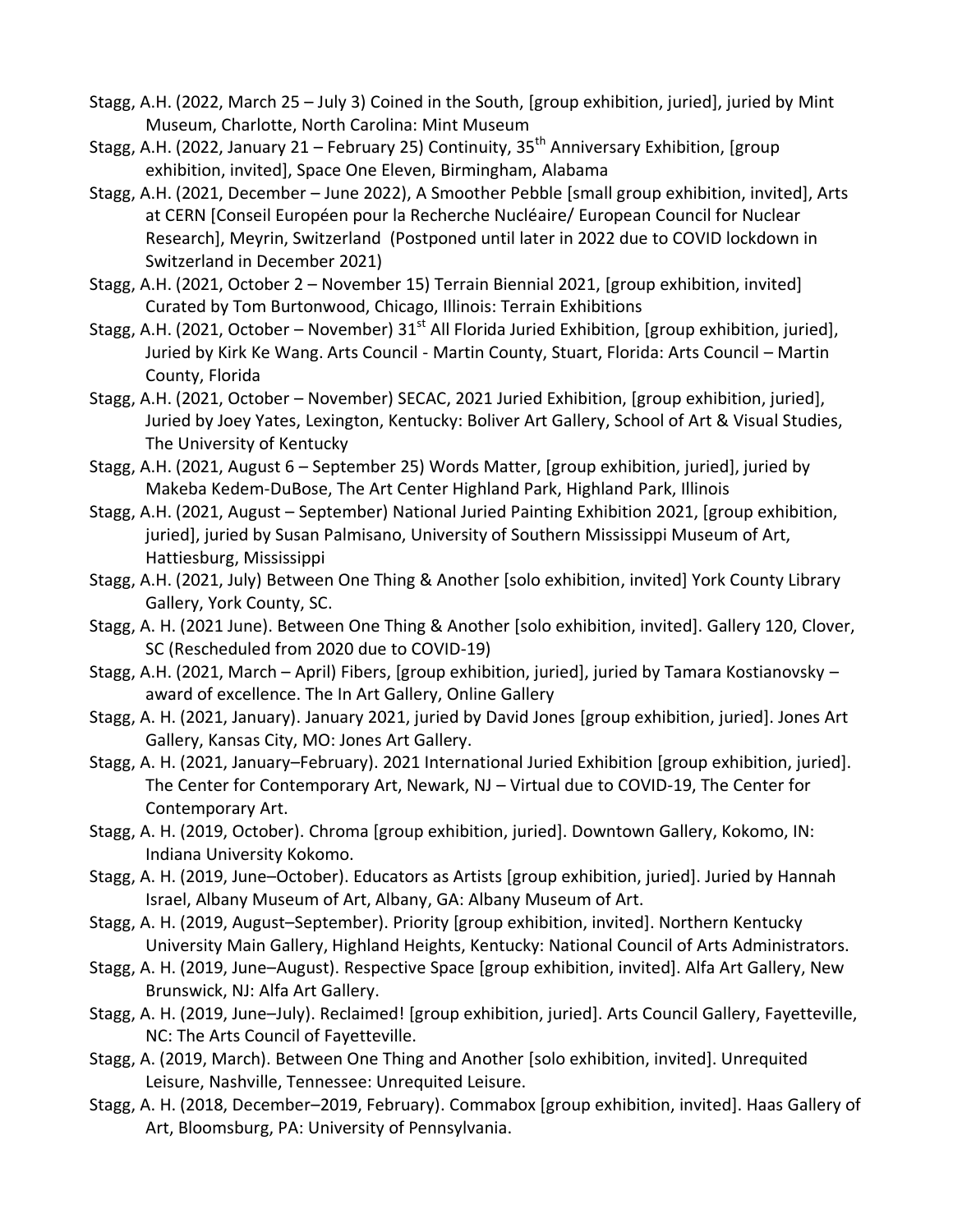- Stagg, A. (2018, April–July). 2018 Abstract National [group exhibition, juried]. Mark Arts Gallery, Wichita, Kansas: MRK Arts Center.
- Stagg, A. (2018, May–June). Dimensions [group exhibition, juried]. Womble Carlyle Gallery, Winston-Salem, NC: Milton Rhodes Center for the Arts.
- Stagg, A. (2018, April–June). Intersection of Art + Math [group exhibition, juried]. Schack Art Center Gallery, Everett, WA: Schack Art Center Gallery.
- Stagg, A. H. (2018, March–June). Sign of the Times [Hambidge Fellows group exhibition, invited]. Rabun Gap, GA: The Hambidge Center for the Creative Arts & Sciences.
- Stagg, A. (2018, March–May). Creative Tallahassee [group exhibition, juried]. City Hall Art Gallery, Tallahassee, Florida: Council on Culture and Arts.
- Stagg, A., & Beardsley, H. (2018, February–March). Transmigration [2-person Exhibition with Heather Beardsley, invited]. Curfman Gallery, Fort Collins, Colorado: Colorado State University.
- Stagg, A. (2018, January–February). 7th Annual National Juried Exhibition [group exhibition, juried]. Carroll Gallery, Huntington West Virginia: Visual Arts Center, Marshall University.
- Stagg, A. (2017, September–October). Abstract Catalyst #4 [group exhibition, juried]. Verum Ultimum Art Gallery, Portland, Oregon: Verum Ultimum Art Gallery.
- Stagg, A. (2017, August–September). The University of Southern Mississippi 2017 National Juried Painting Exhibition [group exhibition, juried]. The University of Southern Mississippi Museum of Art, Hattiesburg, MS: The University of Southern Mississippi Museum of Art.
- Stagg, A. (2017, May–June). Contemporary Art Survey [group exhibition, juried]. The Lincoln Center, Fort Collins, Colorado: The Lincoln Center.
- Stagg, A. (2017, May–June). 2017 Decatur Fine Arts Exhibition [group exhibition, juried]. The Dalton Gallery, Decatur, Georgia: Agnes Scott University.
- Stagg, A. (2016, January–February). Region 4 [group exhibition, invited]. Santa Fe Gallery, Gainesville, FL: Santa Fe College.
- Stagg, A. (2016, October). Restart [group exhibition, juried with catalog]. Tyler Art Gallery, Oswego, NY: SUNY Oswego.
- Stagg, A. (2015, September–October). Last Exit: Painting [group exhibition, juried], juried by Justin H. Long, Audrey Love Gallery, Miami, Florida: Bakehouse Art Complex.
- Stagg, A. (2015, June–July). You Are Here [group exhibition, juried]. Ann Street Gallery, Newburgh, NY: Ann Street Gallery.
- Stagg, A. (2015, March–April). Tectonic Shifts [2015 FATE Juried Members Exhibition]. Herron School of Art & Design, IUPUI in Indianapolis, Indiana, Indianapolis, Indiana: Foundations in Art: Theory and Education.
- Stagg, A. H. (2014, September). Fragments [small group exhibition, invited]. Lapham Gallery, Glen Falls, New York: Lower Adirondack Regional Arts Council.
- Stagg, A. H. (2014, May). Unintended Consequences | [re]present [solo exhibition, invited]. City Hall Gallery, Tallahassee, Florida: CoCA.
- Stagg, A. H. (2014, April–June). International Exhibition [group exhibition, invited]. Liz Long Gallery, Chicago, IL: Chicago Urban Art Retreat.
- Stagg, A. H. (2014, February–March). Herstory [group exhibition, juried]. Liz Long Gallery, Chicago, IL: Chicago Urban Art Retreat.
- Stagg, A. H. (2014, February). Positive Negative 20: Open Pages [group exhibition, juried]. Tipton Gallery, Johnson City, Tennessee: East Tennessee State University.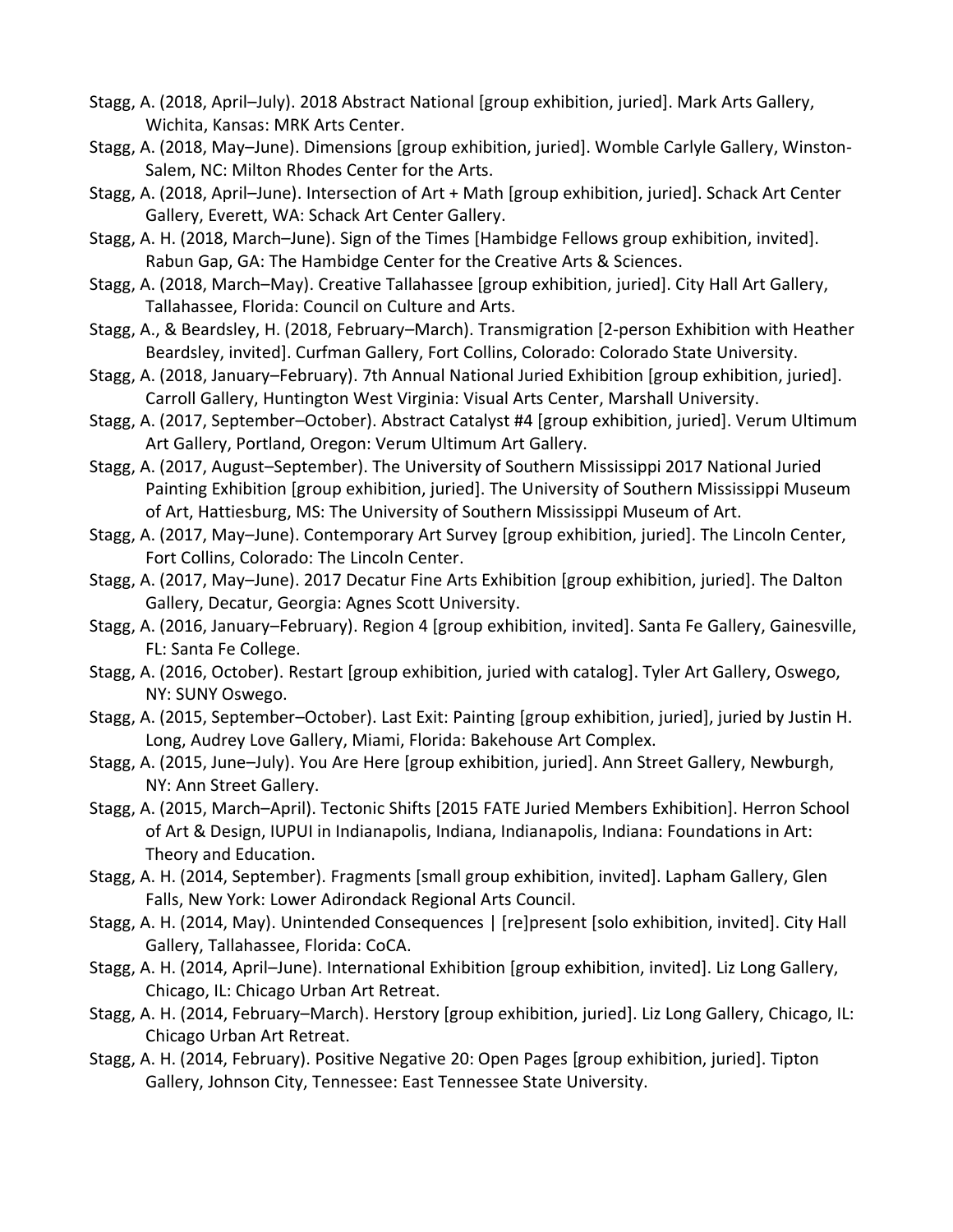- Stagg, A. (2014, January). [re]present [solo exhibition, invited]. Conference Hall Gallery, Managing Diversity in Divided Societies: Creative Expressions of Diversity & Peace, Washington DC: Georgetown University.
- Stagg, A. H. (2013, October). R4: Transformation through Imagination, [traveling group exhibition, invited]. CFC, Citrus Campus Gallery, Lecanto, Florida: Central Florida College.
- Stagg, A. H. (2013, June). Art + Design [group exhibition, invited]. Indi Go Gallery, Champaign, Illinois: Indi Go Gallery.
- Stagg, A. H. (2012, October–November). Transformation through Imagination [traveling group exhibition, invited]. Tallahassee Museum, Phipps Gallery, Tallahassee, Florida: Tallahassee Museum.
- Stagg, A. H. (2012, March). [Solo Exhibition, invited]. East Gallery, McKinley Arts and Culture Center, Reno, Nevada.
- Stagg, A. H. (2012, March–May). Anne Stagg: Darning Light [solo exhibition, invited]. McKinley Gallery East, Reno, NV: McKinley Arts and Culture Center, Reno, NV.
- Stagg, A. H. (2012, March–May). Transformation Through Imagination [travelling group exhibition, invited]. Thomas Center Gallery, Gainesville, FL: Thomas Center Gallery.
- Stagg, A. H. (2012, February). Nature Naturans: A cura di Dores Sacquegna [International, group exhibition, invited]. Primo Piano LivinGallery, Lecce, Italy: Primo Piano LivinGallery.
- Stagg, A. H. (2012, January). Landformed: Pattern and Geoform [International, group exhibition, invited]. Primo Piano LivinGallery, Lecce, Italy: Primo Piano LivinGallery, Lecce, Italy.
- Stagg, A. H. (2011, March). Foster Collective [group exhibition, invited]. Big Muddy Media Center, Carbondale, Illinois.
- Stagg, A. H. (October 2010 January 2011). Constructed Territory [group exhibition, juried]. Robert and Elaine Stein Galleries, Wright State University, Dayton, Ohio.
- Stagg, A. H. (December 2010 January 2011). SCRAP [group exhibition, invited] National High Magnetic Field Laboratory Gallery, Tallahassee, Florida.
- Stagg, A. H. (2010, September–November). Methods of Escape [solo exhibition, invited]. Robert F. and Elizabeth Adams Staley Gallery, Chipola College, Marianna, Florida.
- Stagg, A. H. (2009, October–2010, January). Art MOB [solo exhibition, invited]. Kasha Laboratories, Tallahassee, FL.
- Stagg, A. H. (2009, August–November). Celebrating Contemporary Art in Alabama [group exhibition, invited]. Troy-Pike Cultural Arts Center, Troy, AL.
- Stagg, A. H. (2009, September). No Illusion of Containment [2-person exhibition, invited]. 621 Gallery, Tallahassee, FL.
- Stagg, A. H. (2009, May–September). Rocket City National [group exhibition, juried]. University of Alabama, Huntsville, AL.
- Stagg, A. H. (2009, April–May). Gulf South Regional Exhibition [group exhibition, juried]. Bridge for Emerging Art (BECA) Gallery, New Orleans, LA.
- Stagg, A. H. (2009, January–February). FSU Faculty. [group exhibition, non-juried] Museum of Contemporary Art, Tallahassee, Florida.
- Stagg, A. H. (2008, November–2009, January). Construction and the Multiple [3-Person Exhibition, invited]. Curated by Clayton Colvin, Space 301, Center for the Living Arts, Mobile, Alabama.
- Stagg, A. H. (2008, May–June). Anne Stagg & Denise Bookwalter. [2-person exhibition, invited], ARS Magna Gallery, Tallahassee, Florida.
- Stagg, A. H. (2008). Daisy Chain Project [site-specific collaborative installation, invited]. Chicago, IL.
- Stagg, A. H. (2005). Art Around Adams. [group pop-up exhibition, invited] San Diego, California.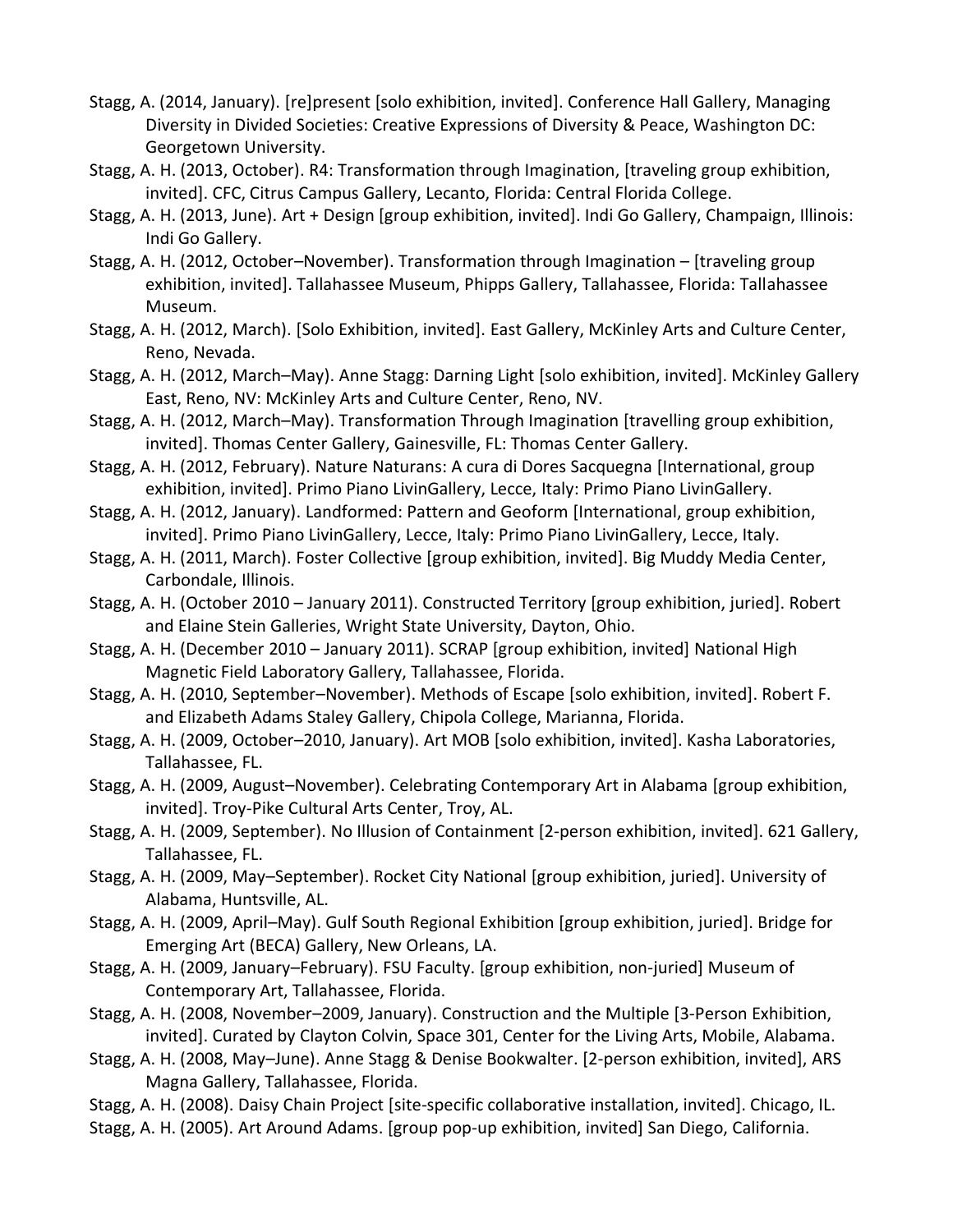- Stagg, A. H. (2004, April–September). Alabama Masters [group exhibition, invited]. Alabama State Council on the Arts Gallery, Montgomery, Alabama.
- Stagg, A. H. (2003, August–September). Wearable Art [group exhibition, invited]. Bare Hands Gallery, Birmingham, Alabama.
- Stagg, A. H. (2002, November–December). Shine [group exhibition, invited]. Bare Hands Gallery, Birmingham, Alabama.
- Stagg, A. H. (2002, September–October). The Longest Winter [group exhibition, invited]. Curated by Gean Moreno. Schmidt Center Gallery, Florida Atlantic University, Boca Raton, Florida.
- Stagg, A. H. (2002, April–June). Anne Howard: New Work [solo exhibition, invited]. Catalog essay by Brett Levine. Space One Eleven, Birmingham, Alabama.
- Stagg, A. H. (2002, March–April). G.o.R.A.inMotus [group exhibition, invited]. Eyedrum, Atlanta, Georgia.
- Stagg, A. H. (2001, October–November). Anne Howard: Curious Links [solo exhibition, invited]. I Space Gallery, Chicago, Illinois.
- Stagg, A. H. (1999, July–August). The Plethora Effect. [group exhibition, invited], curated by Buzz Spector, I Space Gallery, Chicago, Illinois.
- Stagg, A. H. (1999, April–May). Master of Fine Arts Thesis Exhibition. [non-juried group exhibition] Champaign, Illinois: Krannert Art Museum.
- Stagg, A. H. (1999, March). Anne Howard: Recent Works [solo exhibition, invited]. Union Grove Gallery, Huntsville, Alabama.
- Stagg, A. H. (1999, February). [group exhibition, invited]. Link Gallery, Champaign, Illinois.
- Stagg, A. H. (1998, April). Dispensing with Formalities. Temporary Services, [solo project, invited], Chicago, Illinois.
- Stagg, A. H. (1998, February). The Big Kiss Off [group exhibition, invited]. Blind Pig, Champaign, Illinois.
- Stagg, A. H. (1997, January). [group exhibition, invited]. Link Gallery, Champaign, Illinois.
- Stagg, A. H. (1996, May). [solo exhibition, invited]. University Center Gallery, University of Alabama at Huntsville, Huntsville, Alabama.
- Stagg, A. H. (1996, April). Collections [group exhibition, invited]. Link Gallery, Champaign, Illinois.
- Stagg, A. H. (1995, March). [group exhibition, invited]. University Center Gallery, University of Alabama at Huntsville, Huntsville, Alabama.
- Stagg, A. H. (1994, April). [group exhibition,invited]. University Center Gallery, University of Alabama at Huntsville, Huntsville, Alabama.

### **Non-Juried Exhibitions:**

- Stagg, A. H. (2020, September–November). Democracy Project [group exhibition, invited]. Smalls Online Gallery, Online: Smalls Gallery.
- Stagg, A. (2019, January). FSU Faculty Annual [group exhibition, non-juried]. Museum of Fine Arts, Tallahassee, Florida: FSU MoFA.
- Stagg, A. (2018, January–February). FSU Faculty Annual [group exhibition, non-juried]. Museum of Fine Arts, Tallahassee, Florida: Florida State University.
- Stagg, A. (2017, January–February). FSU Faculty Annual [group exhibition, non-juried]. Museum of Fine Arts, Tallahassee, Florida: Florida State University.
- Stagg, A. (2016, January). FSU Faculty Annual. [group exhibition, non-juried]. FSU, Museum of Fine Arts.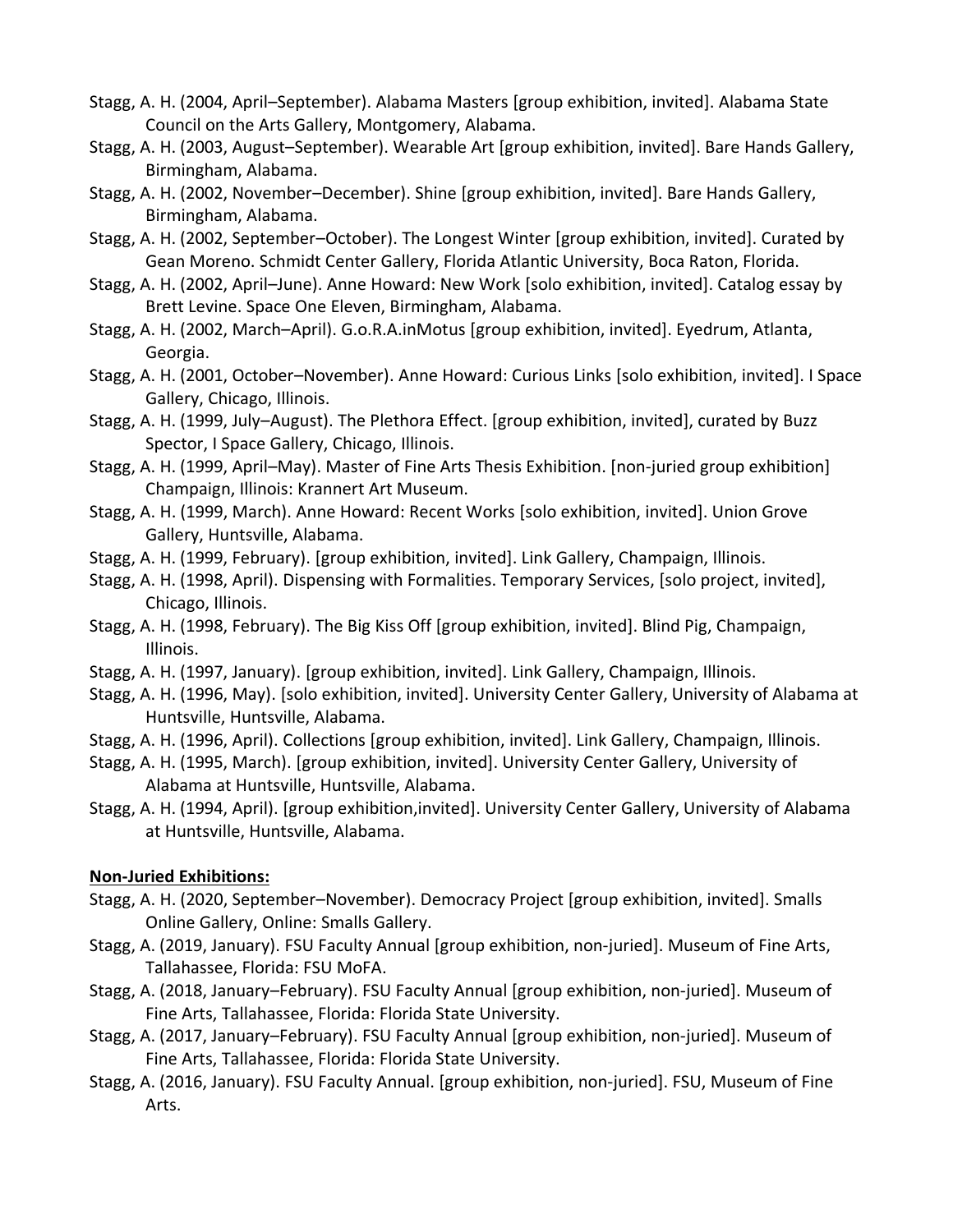- Stagg, A. (2015, January). FSU Faculty Annual. [group exhibition, non-juried]. FSU, Museum of Fine Arts.
- Stagg, A. H. (2014, January). FSU Faculty Annual [group exhibition, non-juried]. Museum of Fine Arts, Florida State University Art Department.
- Stagg, A. H. (2012, October–November). By All Means [group exhibition: FSU Faculty, non-juried]. Museum of Fine Arts, FSU Museum of Fine Arts.
- Stagg, A. H. (2011, January). FSU Faculty Annual [group exhibition, non-juried]. Museum of Fine Arts, Tallahassee, Florida.
- Stagg, A. H. (2010, October–November). Gulf Oil Disaster Response. [group exhibition, invited] Connector Gallery, Huntsville, Alabama.
- Stagg, A. H. (2010, July–August). Gulf Oil Disaster Response. [group exhibition, juried] Landslide Gallery, Chicago, Illinois.
- Stagg, A. H. (2010–2011). FSU Art Faculty [group exhibition, non-juried]. Turnbull Center, Tallahassee, Florida.
- Stagg, A. H. (2010, January–March). The Faculty Annual. [group exhibition, non-juried]. Museum of Fine Arts, Tallahassee, Florida.
- Stagg, A. H. (2007, December–2008, January). Faculty Exhibition. [group exhibition, non-juried]. Museum of Fine Arts, Florida State University, Tallahassee, FL.
- Stagg, A. H. (2001, May–July). UAB Art Faculty [Group Exhibition, invited]. Eastern Shore Art Center, Fairhope, Alabama.
- Stagg, A. H. (2001, April–May). UAB Faculty Exhibition. [group exhibition, non-juried]. Visual Arts Gallery, UAB, Birmingham, Alabama.

#### **The Open Call Podcast:**

- Stagg, A. H., & Tanner Graham, L. (2022). S3, E8 (scheduled) Guest: Zoë Charlton, The Open Call Podcast, with co-hosts: Anne Stagg and Laura Tanner. The Open Call Podcast.
- Stagg, A. H., & Tanner Graham, L. (2022). S3, E7 (scheduled) Guest: *Buzz Spector*, The Open Call Podcast, with co-hosts: Anne Stagg and Laura Tanner. The Open Call Podcast.
- Stagg, A.H., & Tanner Graham, L. (2022). S3, E6 (scheduled) Guest: *Jodi Hays*, The Open Call Podcast, with co-hosts: Anne Stagg and Laura Tanner. The Open Call Podcast.
- Stagg, A. H., & Tanner Graham, L. (2022). S3, E5: Guest: *Lisa Corinne Davis*, The Open Call Podcast, with co-hosts: Anne Stagg and Laura Tanner. The Open Call Podcast.
- Stagg, A. H., & Tanner Graham, L. (2021). S3, E4: Guest: *Elisa Insua*, The Open Call Podcast, with cohosts: Anne Stagg and Laura Tanner. The Open Call Podcast.
- Stagg, A. H., & Tanner Graham, L. (2021). S3, E3: Guest: *Conrad Bakker*, The Open Call Podcast, with co-hosts: Anne Stagg and Laura Tanner. The Open Call Podcast.
- Stagg, A. H., & Tanner Graham, L. (2021). S3, E2: Guest: *Liz Cohen*, The Open Call Podcast, with cohosts: Anne Stagg and Laura Tanner. The Open Call Podcast.
- Stagg, A. H., & Tanner Graham, L. (2021). S3, E1: Guest: *Maria Lux*, The Open Call Podcast, with cohosts: Anne Stagg and Laura Tanner. The Open Call Podcast.
- Stagg, A. H., & Tanner Graham, L. (2021). S2, E8: Guest: *Barbara Schreiber*, The Open Call Podcast, with co-hosts: Anne Stagg and Laura Tanner. The Open Call Podcast.
- Stagg, A. H., & Tanner Graham, L. (2021). S2, E7: Guest: *Joelle Dietrick*, The Open Call Podcast, with co-hosts: Anne Stagg and Laura Tanner. The Open Call Podcast.
- Stagg, A. H., & Tanner Graham, L. (2021). S2, E6: Guest: *Michelle Forsyth*, The Open Call Podcast, with co-hosts: Anne Stagg and Laura Tanner. The Open Call Podcast.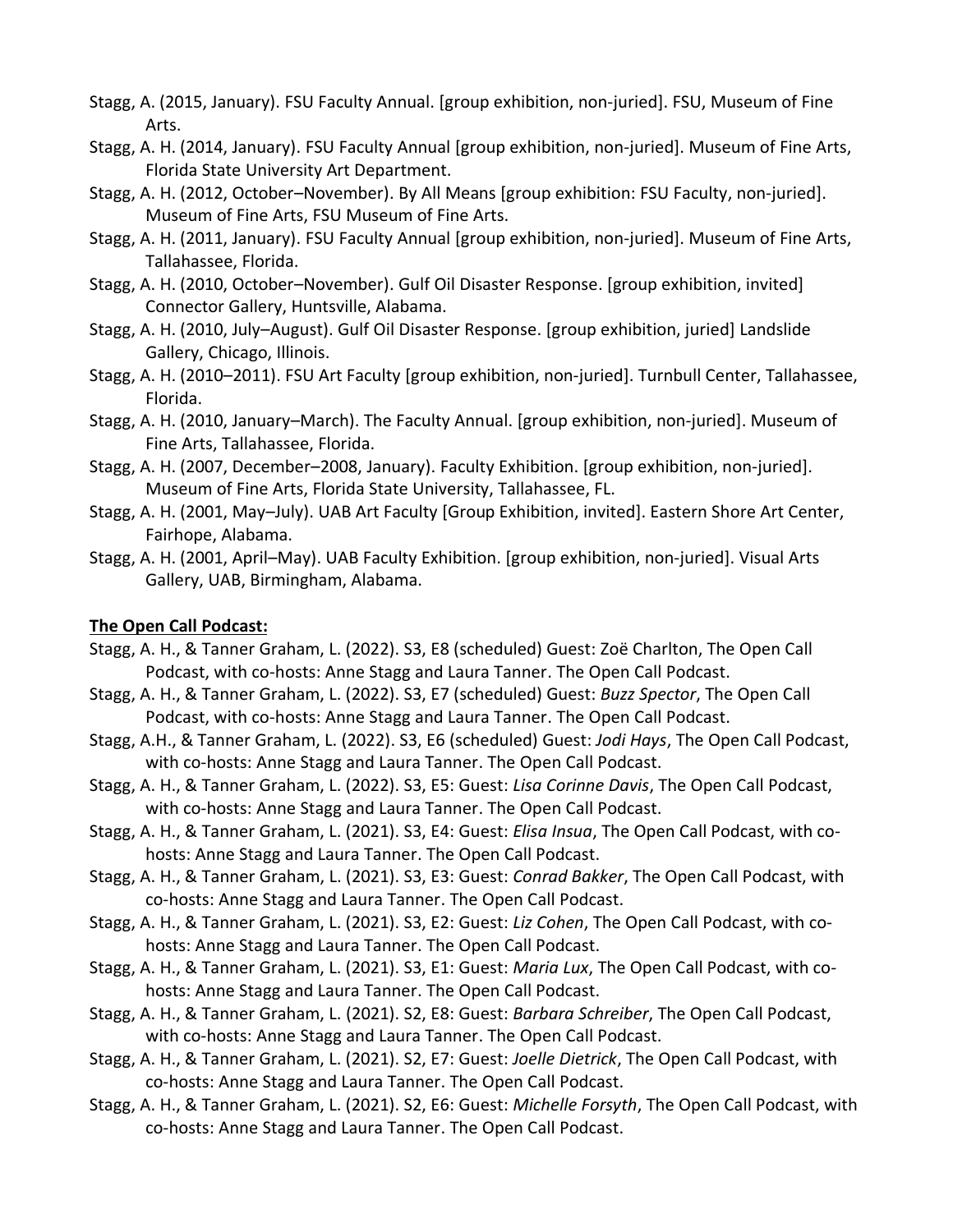- Stagg, A. H., & Tanner Graham, L. (2021). S2, E5: Guest: *Elizabeth Alexander*, The Open Call Podcast, with co-hosts: Anne Stagg and Laura Tanner. The Open Call Podcast.
- Stagg, A. H., & Tanner Graham, L. (2021). S2, E4: Guest: *Lauren Frances Adams*, The Open Call Podcast, with co-hosts: Anne Stagg and Laura Tanner. The Open Call Podcast.
- Stagg, A. H., & Tanner Graham, L. (2021). S2, E3: Guest: *Ethan Murrow*, The Open Call Podcast, with co-hosts: Anne Stagg and Laura Tanner. The Open Call Podcast.
- Stagg, A. H., & Tanner Graham, L. (2021). S2, E2: Guest: *Io Palmer*, The Open Call Podcast, with cohosts: Anne Stagg and Laura Tanner. The Open Call Podcast.
- Stagg, A. H., & Tanner Graham, L. (2021). S2, E1: Guest: *Veronica Jackson*, The Open Call Podcast, with co-hosts: Anne Stagg and Laura Tanner. The Open Call Podcast.
- Stagg, A. H., & Tanner Graham, L. (2020). S1, E8: Guest: *Mike Calway Fagan, Curator at Stove Works*, The Open Call Podcast. The Open Call Podcast.
- Stagg, A. H., & Tanner Graham, L. (2020). S1, E7: Guest: *Kevin O'Halloran & Sheila Pleasants of Virginia Center for the Creative Arts*, The Open Call Podcast. The Open Call Podcast.
- Stagg, A. H., & Tanner Graham, L. (2020). S1, E6: Guest: *Kerianne Quick*, The Open Call Podcast. The Open Call Podcast.
- Stagg, A. H., & Tanner Graham, L. (2020). S1, E5: Guest: *Jess Tolbert*, The Open Call Podcast. The Open Call Podcast.
- Stagg, A. H., & Tanner Graham, L. (2020). S1, E4: Guest: *Sharon Dynak and Tracey Kikut of Ucross Foundation*, The Open Call Podcast. The Open Call Podcast.
- Stagg, A. H., & Tanner Graham, L. (2020). S1, E3: Guest: *Secret Identity Projects*, The Open Call Podcast. The Open Call Podcast.
- Stagg, A. H., & Tanner Graham, L. (2020). S1, E2: Guest: *Cristina Molina*, The Open Call Podcast. The Open Call Podcast.
- Stagg, A. H., & Tanner Graham, L. (2020). Season 1, Episode 1: Guest: *Chalet Comellas Baker*, The Open Call Podcast. The Open Call Podcast.

### **Honors, Awards, and Prizes**

- FYAP, First Year Assistant Professor Grant, Council on Research and Creativity, FSU (2018). (\$20,000).
- Professional Development Leave Award, Spring 2013, Florida State University (2013) (\$38,000).
- AHPEG, Arts & Humanities Program Enhancement Grant, 2008-2009, Council on Research & Creativity, FSU (2009). (\$32,400).

# **Fellowship(s)**

- Emerging Arts Administrators Fellowship, National Council of Arts Administrators (NCAA) (2016–2017).
- Individual Artist Fellowship, Alabama State Council on the Arts (2003–2004).

# **Current Membership in Professional Organizations**

- College Art Association [CAA]
- Foundations in Art: Theory & Education [FATE]
- National Council of Arts Administrators [NCAA]
- SECAC (formerly the Southeastern College Art Conference)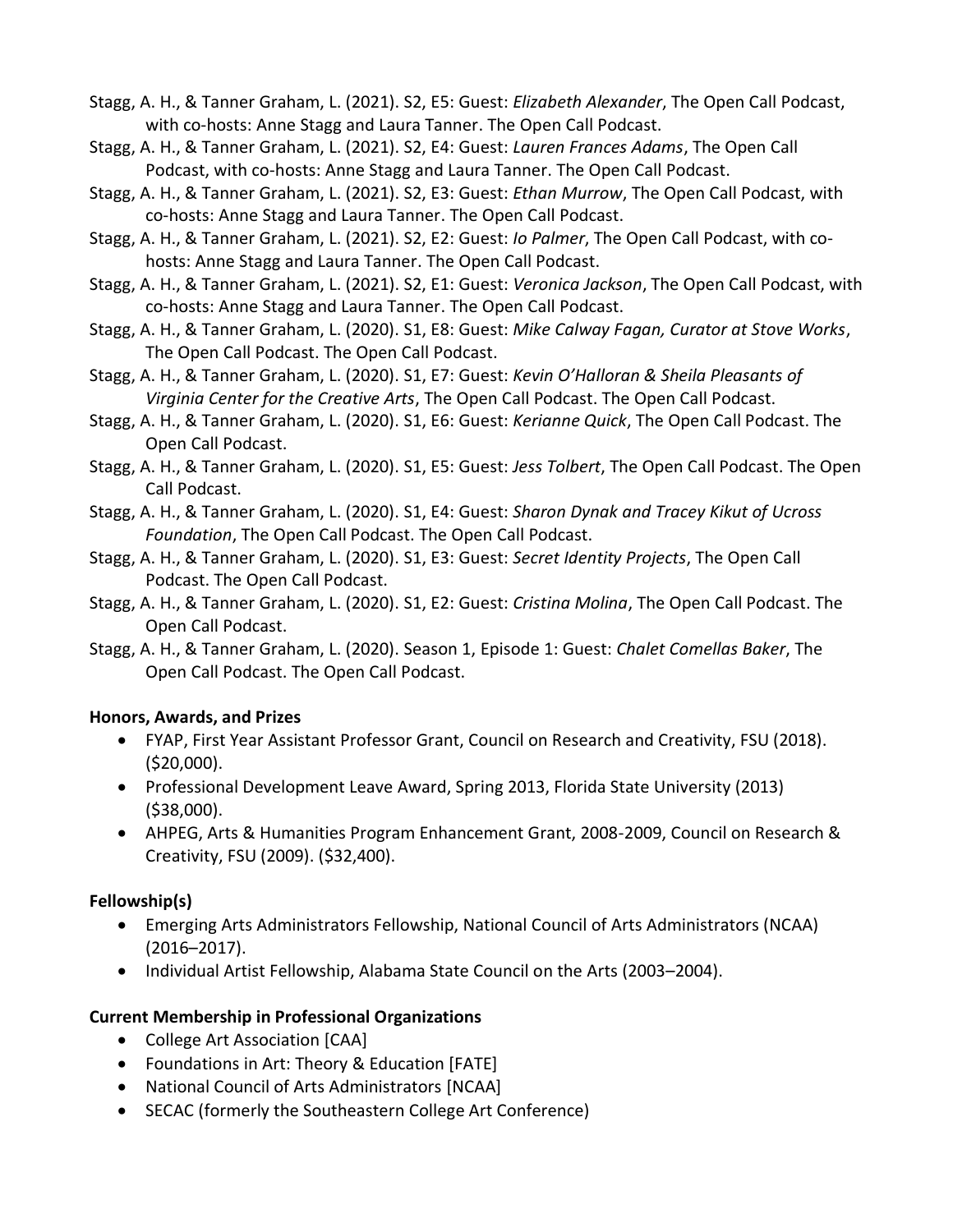### **Conferences**

- Panelist, SECAC Annual Conference, University of Kentucky School of Art and Visual Studies, Lexington, KY. "The Open Call Podcast" *How Covid Created Fields of Belonging Within an Intersectional Framework*, November 10-13, 2021 (cancelled due to Covid)
- Panelist, Foundations in Art, Theory & Education [FATE] Conference, UNC Charlotte, College of Arts & Architecture, NC. Conference: Infrastructure, "Research? What Now? The Open Call Podcast" (presented 2021 - virtual)
- Panelist, National Council of Art Administrators, Tucson, Arizona. Conference: Ground | Work: Producing Access and equity in the Arts, "Case Study in Arts Administration" (presented 2017).
- Panelist, Foundations in Art, Theory & Education [FATE] Indianapolis, IN. Conference: Tectonic Shifts: FATE 2015 National Conference "Collaborations, Conversations, Everyday Experiences, and Art Making" (presented 2015)
- Presenter, Managing Diversity in Divided Societies: Creative Expressions of Diversity and Peace Conference, Georgetown University Conflict Management Program, Georgetown University. "[re]Present: Visual Appropriation and Cultural Identity" (presented 2014)

#### **Visiting Lectures**

- Stagg, A. H. (2021, June 5). A Principle of Moments. Gallery 120, Clover, SC. (Regional).
- Stagg, A. H. (2021, January). Methods of Abstraction. Delivered at University of Arizona, First Year Experience, Tucson, AZ, delivered virtually via Zoom due to Covid-19. (State)
- Stagg, A. (2019, March). Between One Thing and Another. Delivered at Unrequited Leisure Gallery, Unrequited Leisure Gallery. (Regional)
- Stagg, A. (2018, February). Edits & Omissions. Delivered at Colorado State University, Colorado State University, Curfman Gallery. (Regional)
- Stagg, A. (2014, August). Unintended Consequences. Delivered at LARAC, Lower Adirondack Regional Arts Council. (National)
- Stagg, A. H. (2010, October). "Art and Sustainability". Delivered at Bryan Hall Lecture Series, Florida State University, Tallahassee, Florida. (Local)
- Stagg, A. H. (2010, October). Constructed Territory. Delivered at Robert and Elaine Stein Galleries, Wright State University, Dayton, Ohio, Robert and Elaine Stein Galleries, Wright State University, Dayton, Ohio. (National)
- Stagg, A. H. (2009, November). "A Look at Contemporary Art". Delivered at Bryan Hall Lecture Series, Florida State University, Tallahassee, Florida. (Local)
- Stagg, A. H. (2009, April). A Sense of Beauty. Delivered at Faculty Luncheon Series Lecture, Florida State University, Tallahassee, Florida. (Local)
- Stagg, A. H. (2008, November). Construction and the Multiple. Delivered at Space 301, Center for the Living Arts, Mobile, Alabama, Space 301, Center for the Living Arts, Mobile, Alabama. (Regional)
- Stagg, A. H. (2006). Visiting Artist Lecture. Delivered at The Sage Colleges of Albany, Albany, New York, The Sage Colleges of Albany, Albany, New York. (National)
- Stagg, A. H. (2002, September). The Longest Winter. Delivered at Schmidt Center Gallery, FAU, Boca Raton, Florida, Schmidt Center Gallery, FAU, Boca Raton, Florida. (Regional)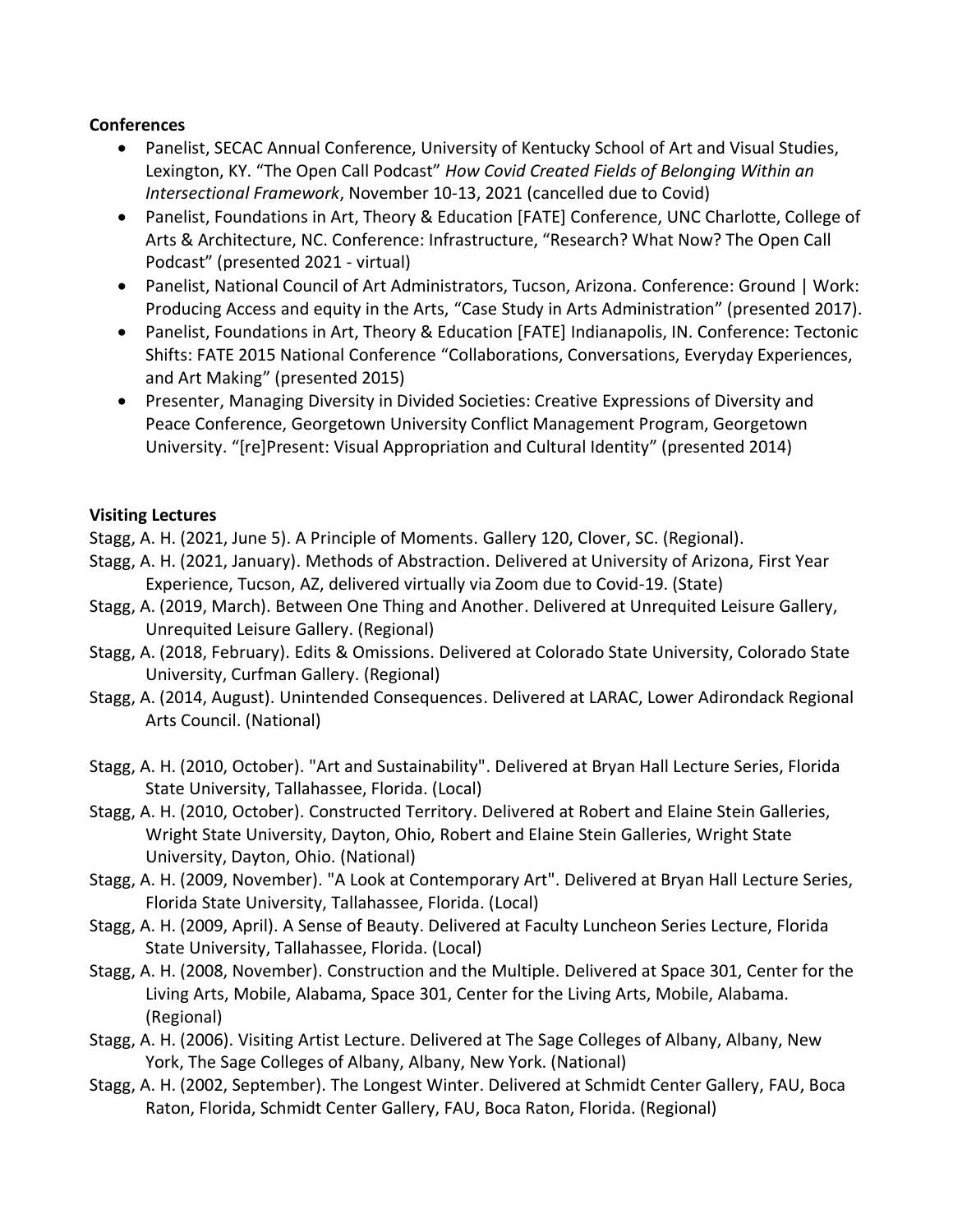Stagg, A. H. (2002, September). Visiting Artist Lecture. Delivered at Florida Atlantic University, Boca Raton, Florida, Florida Atlantic University, Boca Raton, Florida. (Regional)

### **Contracts, Grants and Awards:**

- Stagg, Anne Howard (January-April 2022). *The Open Call Podcast*, Funded by Undergraduate Research Opportunity Program Materials Grant, (\$993.38)
- Stagg, Anne Howard (January-April 2021). *The Open Call Podcast*, Funded by Undergraduate Research Opportunity Program Materials Grant, (\$681.86)
- Stagg, Anne Howard (PI) (May-August 2018). FYAP, First Year Assistant Professor Grant, Funded by Council on Research and Creativity, FSU (2018). (\$20,000).
- Stagg, Anne Howard (PI). (Jul 2017–Dec 2017). SGP: Edits and Omissions. Funded by FSU CRC. Total award \$1,854.
- Stagg, A. H. (Aug 2014–Oct 2014). Faculty Professional Development Grant for "Fragments" 2014. Funded by FSU Art Department. Total award \$700.
- Stagg, A. H. (Jan 2013–Apr 2013). Professional Development leave to develop & promote Unintended Consequences. Funded by FSU. Total award \$20,000.
- Stagg, A. H. (Apr 2009–Mar 2010). The Inaugural year of the FSU Small Craft Advisory Press Programming & Promotion. Funded by Florida State University. Total award \$32,400.
- Stagg, A. H. (Jul 2008–Jun 2009). Artists' Book Press Equipment. Funded by Florida State University. Total award \$36,724.

### **Service**

### Florida State University

- Member, FSU Academic Honor Policy Faculty Judiciary Panel (2013–2018).
- Member, Student Rights & Responsibilities Faculty Administrative Panel (2009–2013).

# **FSU Department of Art Service**

- member, Curriculum Committee (2020–present).
- member, Executive Committee (2020–present).
- Co-Director, Studio Art Foundations Program (2020–present).
- member, Undergraduate Committee (2020–present).
- member, Graduate Committee (2019–present).
- member, Executive Committee (2016–present).
- Chair, Undergraduate Committee (2017–2019).
- member, Graduate Committee (2019).
- Associate Chair, Department of Art (2017–2019).
- member, Undergraduate Committee (2016–2017).
- Member, Faculty Development and Promotion (2015–2016).
- Member, Resource Committee (2014–2016).
- Interim Director, BA Studio Art Program (2016).
- Interim Director, Foundations Program (2016).
- Member, Undergraduate Committee (2014–2015).
- Member, Graduate Committee (2013–2014).
- Member, Faculty Development and Promotion (2011–2013).